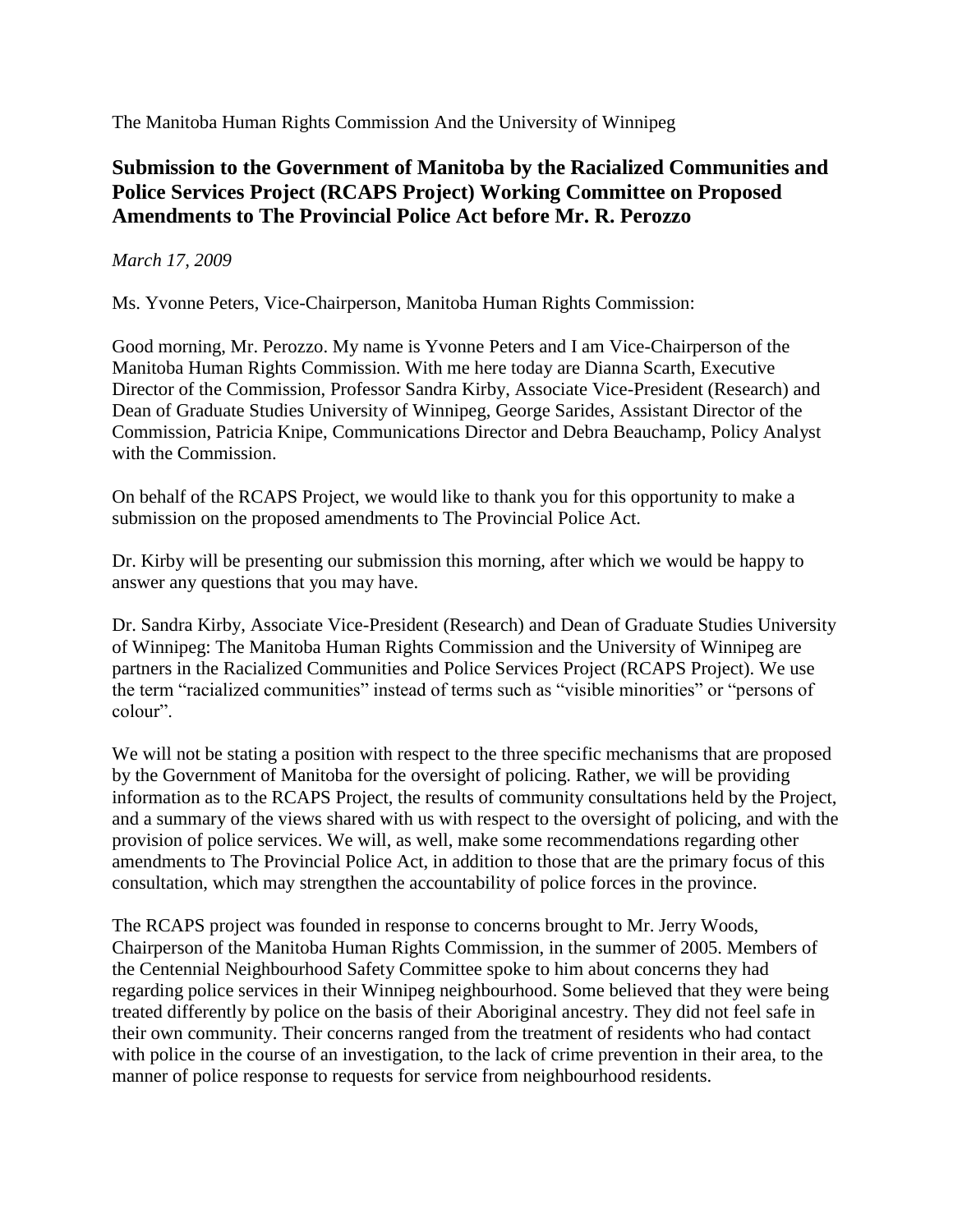The persons who met with Mr. Woods advised him and Ms. Scarth, Executive Director of the Commission, that they preferred not to file a human rights complaint at that time. The Commission was, instead, asked to look into their concerns about the provision of service by the Winnipeg Police Service in a more pro-active way.

The Commission considered how to best assess the accuracy of these concerns and decided to research and collect information about the issues brought to its attention. Commission representatives met with some faculty members of the University of Winnipeg, who expressed an interest in forming a partnership to carry out a research project. All recognized that this could be a contentious and possible flammable public issue, but also that research could be the beginning of a new dialogue and understanding between the Winnipeg Police and the communities that it serves.

The Commission and U of W formed the RCAPS Project, and invited the Winnipeg Police Service to become a partner and to participate in the proposed initial research project of gathering data with respect to police contacts and the perceived race of the person or persons involved in the contact. That invitation was declined.

As the RCAPS Project was established to look into the alleged bias in police services to racialized residents in Winnipeg, and as we were not able to collect and analyze data without the cooperation of the Winnipeg Police Service, the RCAPS Project amended its research project. We instead held community meetings in the Centennial, West Broadway and North End neighbourhoods of Winnipeg, as well as a roundtable discussion with representatives of community-based organizations and the Winnipeg Police Service. Citizens and community representatives were invited to talk about their contacts with the Winnipeg Police Service, the Service's response to their requests for service, and crime prevention services to their communities.

The people who came forward and spoke at the community meetings were not just telling stories about confrontations or concerns with the police. They were also looking for reasons and solutions. We were told that the perception of racial profiling by police is very strong in the Aboriginal communities. We were told that communication on both parts was needed, and that the key was to increase community officers or foot patrols who would have the opportunity to understand the community and be pro-active. Many pointed to a disconnect between the people of racialized communities and the Winnipeg Police Service. Some said that racial profiling was likely to continue and to possibly escalate because of cultural misunderstanding and stereotypes.

At our roundtable discussion with community representatives and representatives from the Winnipeg Police Service, the former Winnipeg Chief of Police said that he was disappointed at the amount of mistrust that still existed. He said that trust was a two-way street, and that the community often didn't understand the role of police. He also acknowledged that the police did not always understand the community.

At these community meetings, those who spoke out sent a message: racialized communities wanted change. They wanted bias-free police services, community-based policing and new and effective ways to build up a level of trust between themselves and the Winnipeg Police Service.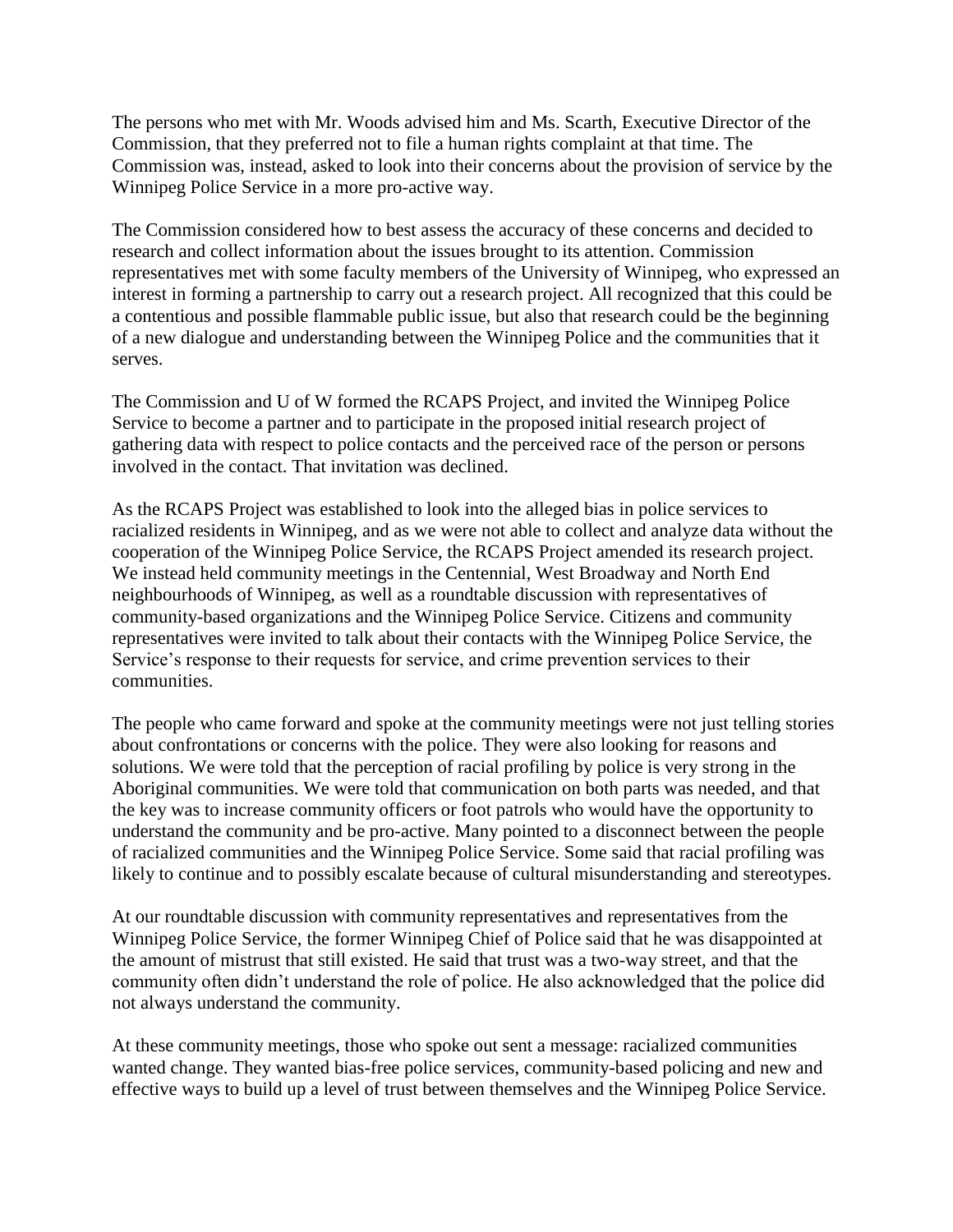In November 2007, the RCAPS Project released an interim report "Community consultations on police services to members of racialized groups in Winnipeg". We have brought a copy of that report for you today. The RCAPS Project Interim Report summarized the research from the community consultations. Major themes that emerged from the consultation with communitybased organizations were the fear that many members of racialized communities have of the police, the importance of anti-racism education, the need for more Winnipeg Police Service resources for cross-cultural training and community outreach, and the need for a more effective public complaints mechanism than the Law Enforcement Review Agency.

These themes were also important in the stories and views shared by individual participants at the neighbourhood consultations. Other themes from the individual presentations were the lack of police services to the Aboriginal communities, the abusive treatment by police based on Aboriginal ancestry, the need for community-based policing, the systemic nature of racial bias in the Winnipeg police service, the perception by police and media that groups of persons from racialized groups are gang members, and sexually abusive treatment of Aboriginal women by police.

In December 2007, Mr. Keith McCaskill assumed the role of Chief of Police of the Winnipeg Police Service. He has met with representatives of the RCAPS Project and has emphasized his commitment to the equitable provision of police services to all communities and to bias-free policing practices. At the invitation of the RCAPS Project, he has recently appointed two representatives of the Winnipeg Police Service, Deputy Chief Webster, and Ms. Sharron Gould, Manager Human Resources, Winnipeg Police Service, to the RCAPS Project Advisory Committee.

The RCAPS Project Advisory Committee was established in 2007 and first met in November of that year. Ms. Janet Baldwin, former Chair of the Manitoba Human Rights Commission, chairs the RCAPS Project Advisory Committee. Dr. Lloyd Axworthy, President and Vice-Chancellor of the University of Winnipeg, Mr. Art Shofley, Aboriginal Elder, Mr. David Northcott, Executive Coordinator of Winnipeg Harvest Food Band and Ms. Suni Mathews, Principal, Dufferin School are the other members of the RCAPS Advisory Committee, in addition to Deputy Chief Webster and Ms. Gould.

The Racialized Communities and Police Services Project's work is ongoing. We hope to incorporate the perspectives of members of the Winnipeg Police Service and move forward with more direct involvement of the Winnipeg Police Service.

We are encouraged by the partnership between the Ontario Human Rights Commission, the Toronto City Police, and the Toronto Police Services Board, which released a report on its first year of activities last August. This partnership, the "Human Rights Project Charter", was formed after the Ontario Human Rights Commission completed a project which solicited the views and experiences of racialized communities. Its goal is to transform the organizational culture of the Toronto Police Service to ensure the equitable and bias-free delivery of police services.

At this time, as amendments to The Provincial Police Act are proposed, we would like to